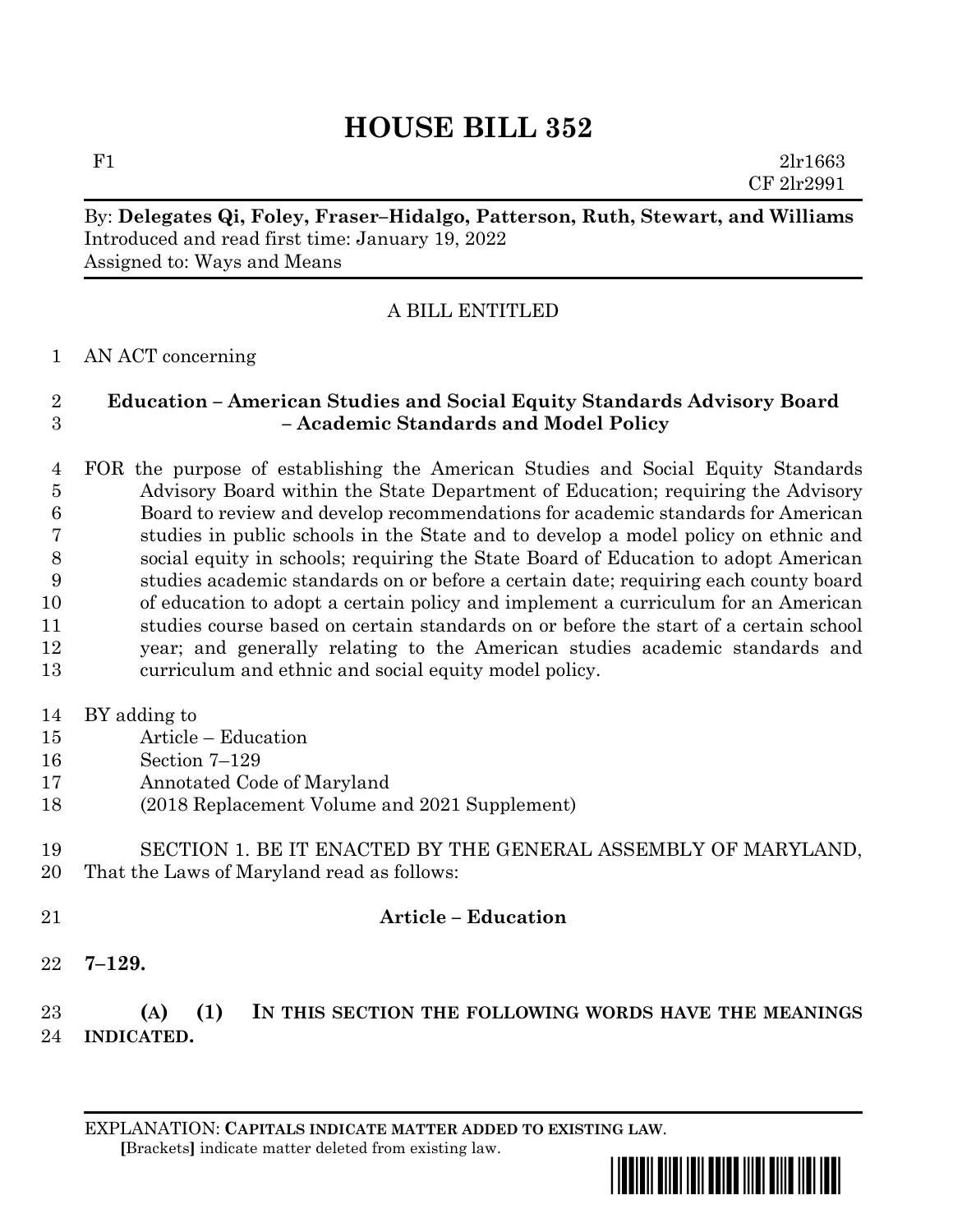| <b>HOUSE BILL 352</b> |
|-----------------------|
|                       |

 **(2) "ADVISORY BOARD" MEANS THE AMERICAN STUDIES AND SOCIAL EQUITY STANDARDS ADVISORY BOARD.**

 **(3) "AMERICAN STUDIES" MEANS THE EXAMINATION OF AMERICAN HISTORY AND CULTURE FROM MULTIPLE PERSPECTIVES, INCLUDING THE PERSPECTIVES OF VARIOUS CULTURAL, SOCIAL, AND ETHNIC GROUPS.**

 **(4) (I) "ETHNIC GROUP" MEANS A NONDOMINANT RACIAL OR ETHNIC GROUP IN THE UNITED STATES.**

 **(II) "ETHNIC GROUP" INCLUDES GROUPS OF INDIVIDUALS WHO IDENTIFY AS INDIGENOUS AND INDIVIDUALS OF AFRICAN, ASIAN, PACIFIC ISLAND, HISPANIC, LATINO, OR MIDDLE EASTERN DESCENT.**

 **(5) "SOCIAL GROUP" INCLUDES WOMEN, INDIVIDUALS WITH DISABILITIES, IMMIGRANTS, REFUGEES, AND INDIVIDUALS WHO IDENTIFY AS LESBIAN, GAY, BISEXUAL, TRANSGENDER, QUEER, QUESTIONING, INTERSEX, OR ASEXUAL.**

 **(B) THERE IS AN AMERICAN STUDIES AND SOCIAL EQUITY STANDARDS ADVISORY BOARD IN THE DEPARTMENT.**

**(C) (1) THE ADVISORY BOARD CONSISTS OF THE FOLLOWING MEMBERS:**

 **(I) THE STATE SUPERINTENDENT OF SCHOOLS, OR THE STATE SUPERINTENDENT'S DESIGNEE;**

 **(II) AN ASSISTANT ATTORNEY GENERAL IN THE OFFICE OF THE ATTORNEY GENERAL WITH EXPERTISE WORKING WITH THE DEPARTMENT ON RACIAL AND SOCIAL JUSTICE ISSUES IN SCHOOLS, APPOINTED BY THE ATTORNEY GENERAL;**

 **(III) THE EXECUTIVE DIRECTOR OF THE MARYLAND STATE EDUCATION ASSOCIATION, OR THE EXECUTIVE DIRECTOR'S DESIGNEE;**

 **(IV) THE EXECUTIVE DIRECTOR OF THE MARYLAND ASSOCIATION OF BOARDS OF EDUCATION, OR THE EXECUTIVE DIRECTOR'S DESIGNEE;**

 **(V) THE EXECUTIVE DIRECTOR OF THE PUBLIC SCHOOL SUPERINTENDENTS' ASSOCIATION OF MARYLAND, OR THE EXECUTIVE DIRECTOR'S DESIGNEE;**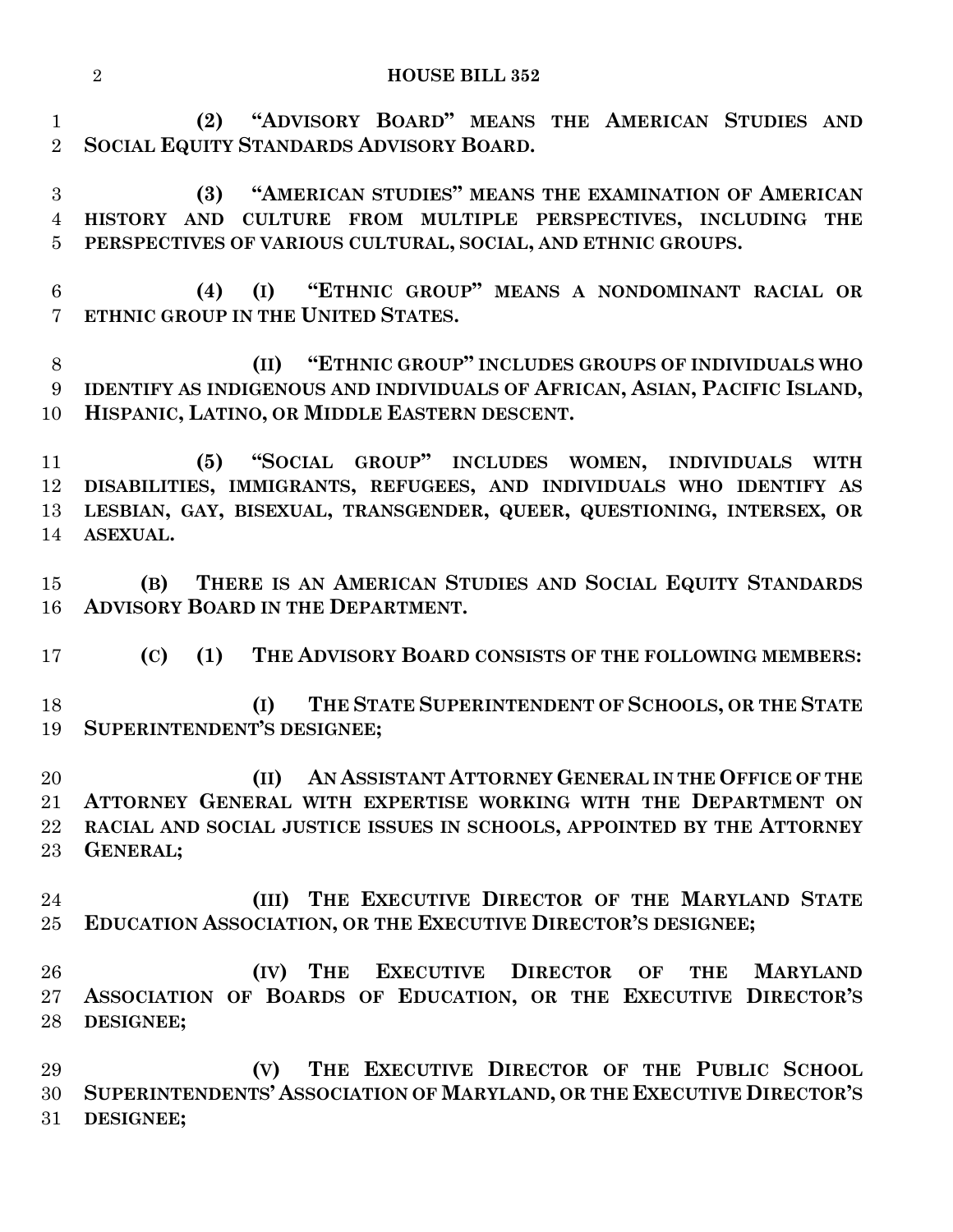**(VI) A REPRESENTATIVE FROM THE MARYLAND ASSOCIATION OF ELEMENTARY SCHOOL PRINCIPALS WITH EXPERTISE IN THE DEVELOPMENT OF SCHOOL CURRICULUM, APPOINTED BY THE EXECUTIVE DIRECTOR OF THE ASSOCIATION; (VII) A REPRESENTATIVE FROM THE MARYLAND ASSOCIATION OF SECONDARY SCHOOL PRINCIPALS WITH EXPERTISE IN THE DEVELOPMENT OF SCHOOL CURRICULUM, APPOINTED BY THE EXECUTIVE DIRECTOR OF THE** 

**ASSOCIATION; AND**

 **(VIII) SUBJECT TO PARAGRAPH (3) OF THIS SUBSECTION, THE FOLLOWING MEMBERS APPOINTED BY THE DEPARTMENT, IN CONSULTATION WITH THE MARYLAND ASSOCIATION OF BOARDS OF EDUCATION:**

- **1. A REPRESENTATIVE FROM THE NATIVE AMERICAN COMMUNITY; 2. A REPRESENTATIVE FROM THE BLACK AND AFRICAN AMERICAN COMMUNITY; 3. A REPRESENTATIVE FROM THE HISPANIC AND LATINO COMMUNITY; 4. A REPRESENTATIVE FROM THE ASIAN AND PACIFIC ISLANDER COMMUNITY; 5. A REPRESENTATIVE FROM THE MIDDLE EASTERN COMMUNITY; 6. A REPRESENTATIVE FROM THE DISABILITY RIGHTS COMMUNITY;**
- **7. A REPRESENTATIVE FROM THE LESBIAN, GAY, BISEXUAL, TRANSGENDER, QUEER, QUESTIONING, INTERSEX, OR ASEXUAL COMMUNITY; AND**

 **8. A MARYLAND–BASED, COLLEGE–LEVEL FACULTY EXPERT IN AMERICAN STUDIES.**

 **(2) THE DEPARTMENT, IN CONSULTATION WITH THE MARYLAND ASSOCIATION OF BOARDS OF EDUCATION, SHALL DEVELOP AN APPLICATION PROCESS FOR INDIVIDUALS SEEKING APPOINTMENT TO THE ADVISORY BOARD AS A REPRESENTATIVE OF AN ETHNIC OR SOCIAL GROUP IDENTIFIED UNDER**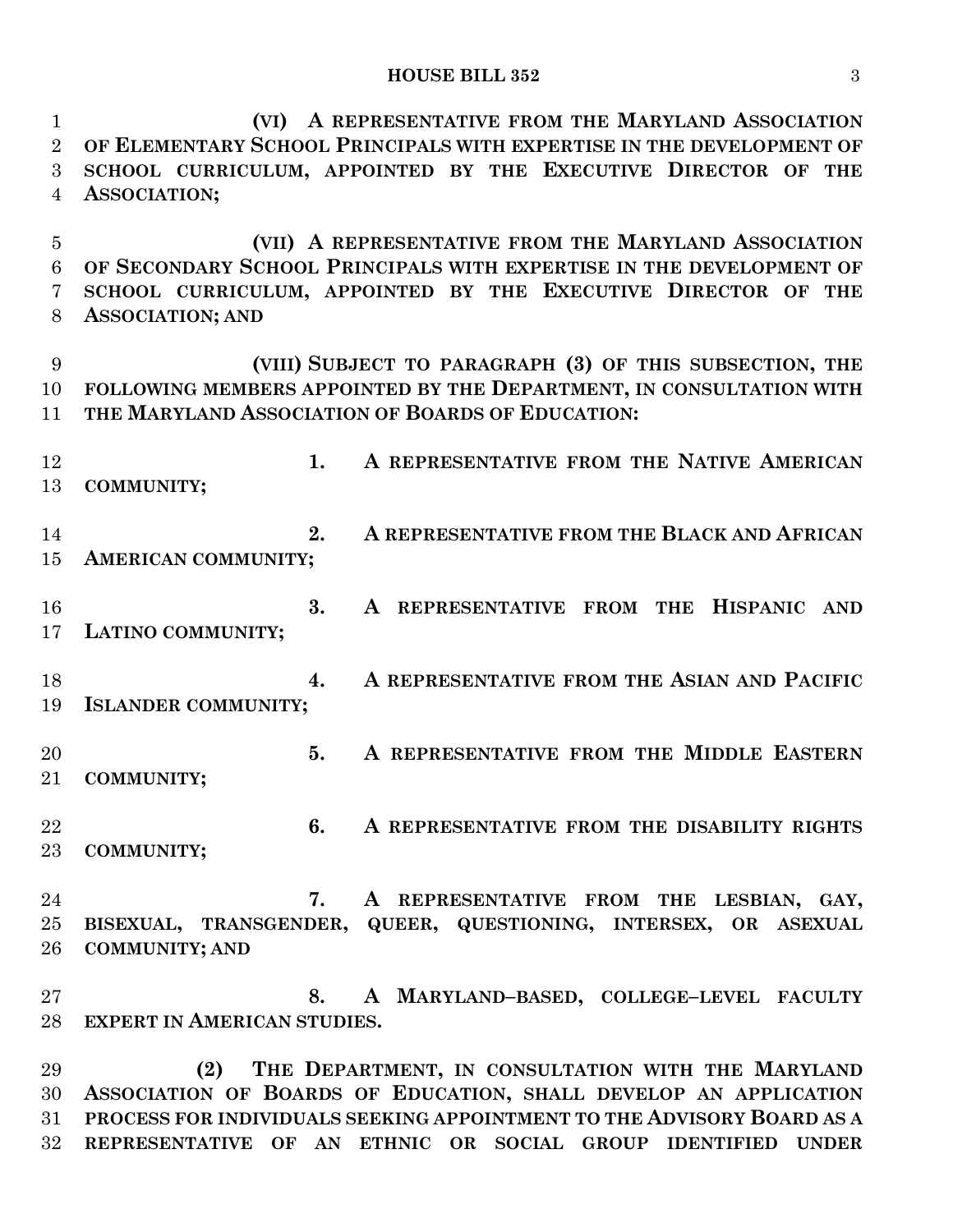|                     | <b>HOUSE BILL 352</b><br>4                                                                                                                                                                       |
|---------------------|--------------------------------------------------------------------------------------------------------------------------------------------------------------------------------------------------|
| $\mathbf{1}$        | PARAGRAPH (1) (VIII) OF THIS SUBSECTION.                                                                                                                                                         |
| $\overline{2}$<br>3 | AT LEAST 80% OF THE MEMBERS OF THE ADVISORY BOARD<br>(3)<br><b>IDENTIFIED UNDER PARAGRAPH (1) (VIII) OF THIS SUBSECTION SHALL:</b>                                                               |
| 4<br>$\overline{5}$ | TO THE EXTENT POSSIBLE, REFLECT THE GEOGRAPHIC<br>(I)<br><b>DIVERSITY OF THE STATE; AND</b>                                                                                                      |
| 6<br>7              | HAVE A BACKGROUND IN ADVOCACY FOR THE ETHNIC OR<br>(II)<br>SOCIAL GROUP THE MEMBER REPRESENTS.                                                                                                   |
| 8<br>9              | A VACANCY ON THE ADVISORY BOARD SHALL BE FILLED IN<br>(I)<br>(4)<br>THE SAME MANNER THE VACATED MEMBER WAS APPOINTED OR SELECTED.                                                                |
| 10<br>11<br>12      | (II)<br>A MEMBER FILLING A VACANCY SHALL REPRESENT THE<br>SAME ETHNIC GROUP OR SOCIAL GROUP THAT WAS REPRESENTED BY THE VACATED<br>MEMBER.                                                       |
| 13<br>14            | THE ADVISORY BOARD SHALL SELECT A CHAIR FROM AMONG ITS<br>(1)<br>(D)<br>MEMBERS.                                                                                                                 |
| 15<br>16            | THE DEPARTMENT SHALL PROVIDE STAFF FOR THE ADVISORY<br>(2)<br>BOARD.                                                                                                                             |
| 17                  | A MEMBER OF THE ADVISORY BOARD:<br>(3)                                                                                                                                                           |
| 18<br>19            | (I)<br>MAY NOT RECEIVE COMPENSATION AS A MEMBER OF THE<br><b>ADVISORY BOARD; BUT</b>                                                                                                             |
| 20<br>21<br>$22\,$  | (II)<br>IS ENTITLED TO REIMBURSEMENT FOR EXPENSES UNDER<br>THE STANDARD STATE TRAVEL REGULATIONS, AS PROVIDED IN THE STATE<br><b>BUDGET.</b>                                                     |
| 23                  | THE ADVISORY BOARD SHALL:<br>(E)                                                                                                                                                                 |
| 24<br>$25\,$<br>26  | <b>IDENTIFY EXISTING STATE ACADEMIC STANDARDS IN UNITED</b><br>(1)<br>STATES HISTORY THAT DO NOT INCORPORATE THE HISTORY, CONTRIBUTIONS, AND<br>PERSPECTIVES OF ETHNIC GROUPS AND SOCIAL GROUPS; |
| $27\,$<br>28        | (2)<br>DEVELOP AMERICAN STUDIES ACADEMIC STANDARDS FOR<br>STUDENTS AT EACH GRADE LEVEL THAT:                                                                                                     |
| 29                  | (I)<br>INCREASE ATTENTION TO THE HISTORY, CONTRIBUTIONS,                                                                                                                                         |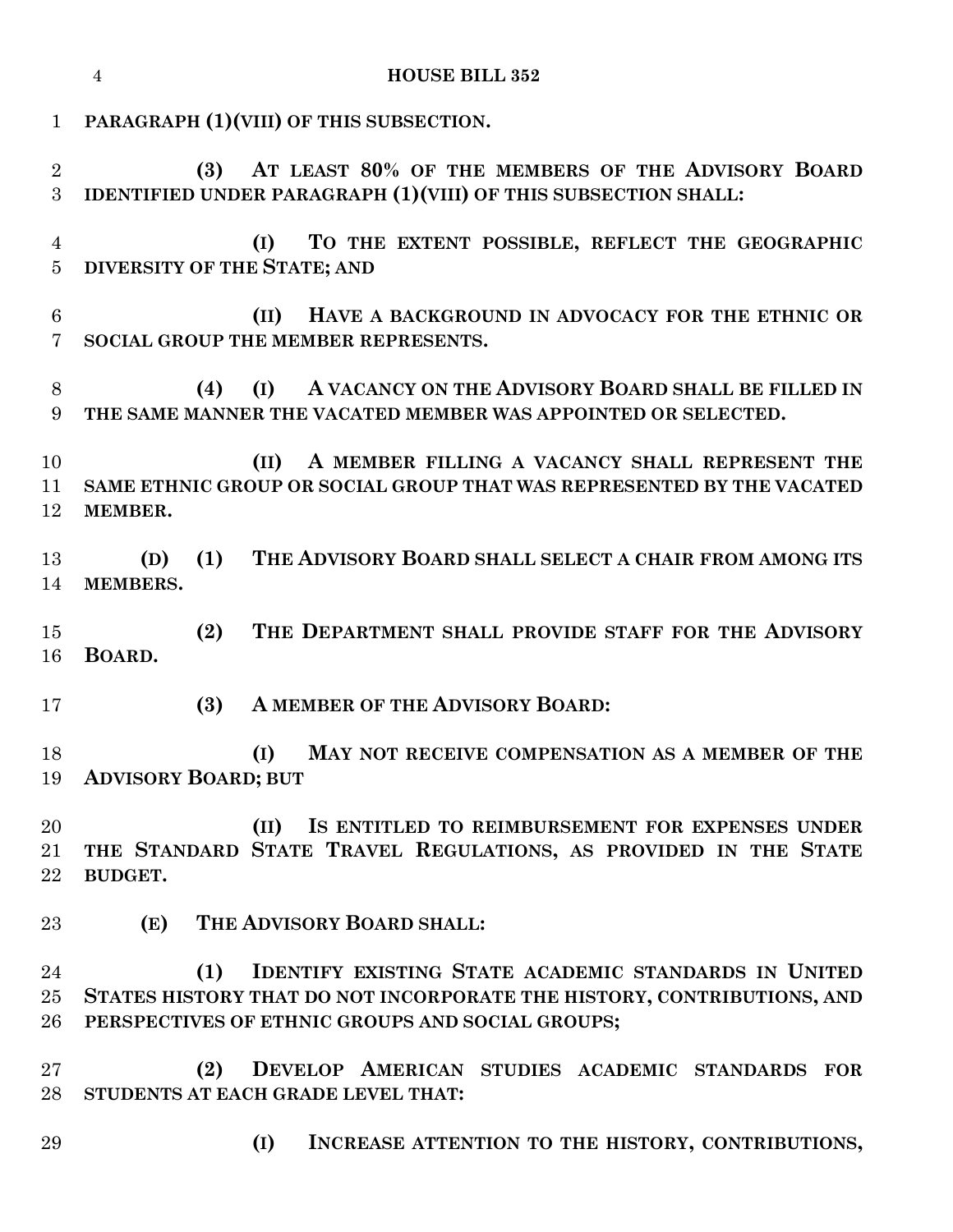**HOUSE BILL 352** 5

 **AND PERSPECTIVES OF ETHNIC GROUPS AND SOCIAL GROUPS IN THE UNITED STATES; (II) PROMOTE CRITICAL THINKING REGARDING THE HISTORY, CONTRIBUTIONS, AND PERSPECTIVES OF ETHNIC GROUPS AND SOCIAL GROUPS IN THE UNITED STATES; (III) INCREASE THE CULTURAL COMPETENCY OF STUDENTS; AND (IV) ELIMINATE PATHWAYS TO RACIAL BIAS IN CURRICULUM; (3) RECOMMEND CONTENT AND INSTRUCTIONAL METHODS THAT ENABLE STUDENTS TO SAFELY EXPLORE QUESTIONS OF IDENTITY, RACE, EQUALITY, AND RACISM IN AMERICAN STUDIES COURSES; AND (4) RECOMMEND BASIC CURRICULUM AND EXTRACURRICULAR PROGRAMS THAT MAY BE OFFERED IN SCHOOLS THAT: (I) ARE WELCOMING TO ALL STUDENTS; AND (II) TAKE INTO ACCOUNT PARENTAL CONCERNS ABOUT RELIGION OR CULTURE. (F) (1) THE ADVISORY BOARD SHALL DEVELOP A MODEL POLICY ON ETHNIC AND SOCIAL EQUITY IN SCHOOLS. (2) THE MODEL POLICY DEVELOPED UNDER PARAGRAPH (1) OF THIS SUBSECTION SHALL INCLUDE MINIMUM STANDARDS FOR A SCHOOL ENVIRONMENT THAT: (I) PROMOTE AN OVERARCHING FOCUS AND PARTICIPATION IN THE RACIALLY, CULTURALLY, AND SOCIALLY DIVERSE GLOBAL COMMUNITY; (II) ENSURE THAT EVERY STUDENT HAS A SAFE, SECURE, AND WELCOMING LEARNING AND SOCIAL ENVIRONMENT IN WHICH ACTS OF IMPLICIT OR EXPLICIT RACIAL, SEXUAL ORIENTATION, GENDER, CULTURAL, OR ABILITY BIAS ARE ACKNOWLEDGED AND ADDRESSED APPROPRIATELY; (III) CHALLENGE RACIST, SEXIST, GENDER, OR ABILITY ASSUMPTIONS, ATTITUDES, AND BEHAVIORS WHEN THEY OCCUR USING PRINCIPLES AND PRACTICES OF RESTORATIVE JUSTICE METHODS;**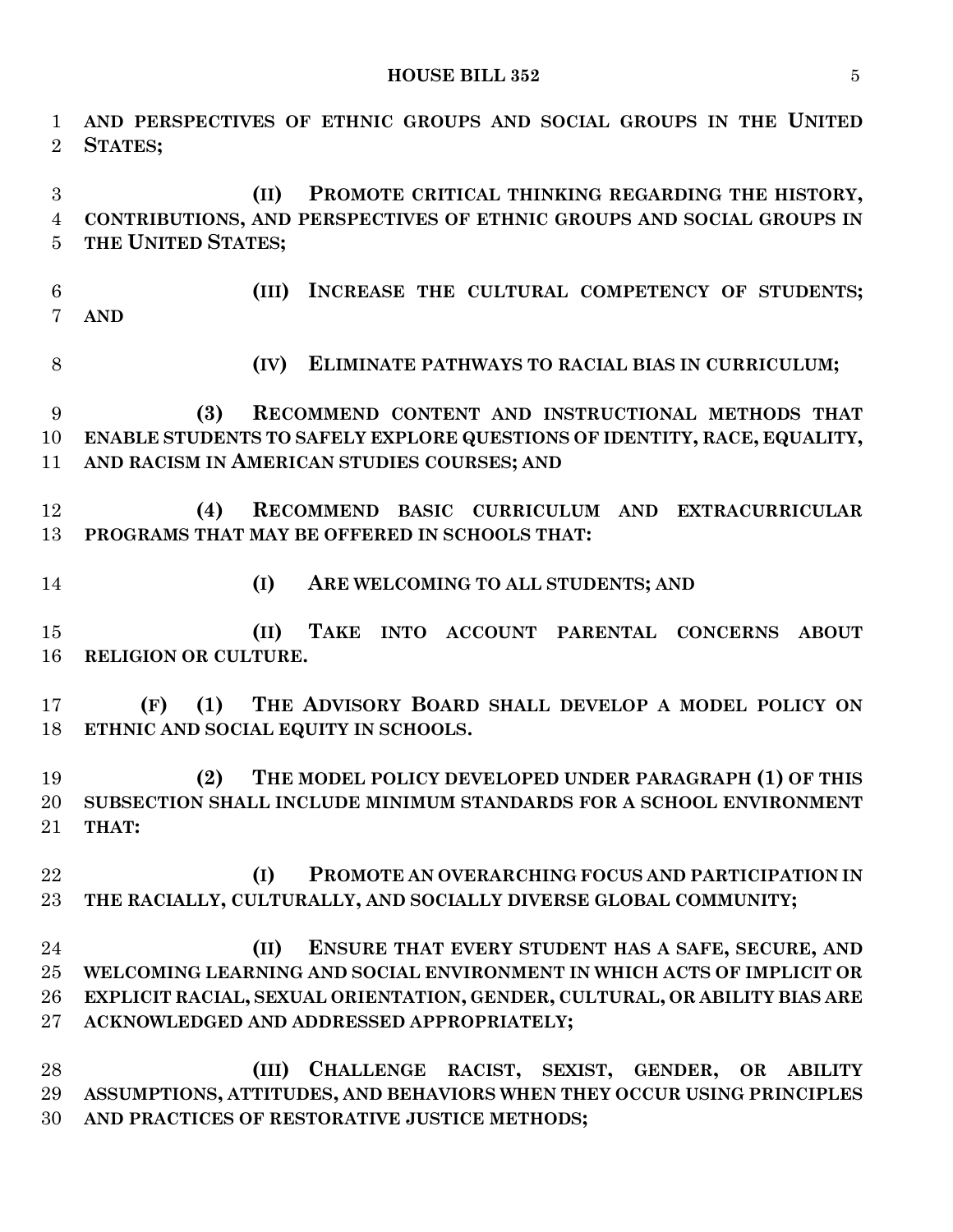#### **HOUSE BILL 352**

 **(IV) PROVIDE PARENTS WITH A WELCOMING WAY TO RAISE CONCERNS ABOUT THEIR CHILD'S EXPERIENCES RELATING TO RACE OR SOCIAL IDENTITY AT SCHOOL;**

 **(V) ENSURE THAT ALL SCHOOL PERSONNEL ARE TRAINED ON BEST PRACTICES FOR ADDRESSING RACIAL INCIDENTS;**

 **(VI) PROHIBIT CONDUCT BASED ON RACISM, SEXISM, ABLEISM, AND OTHER SOCIAL BIASES, AND SPECIFY THE APPROPRIATE MANNER TO ADDRESS ALLEGED MISCONDUCT, INCLUDING DISCIPLINARY ACTION, IF APPROPRIATE; AND**

 **(VII) ESTABLISH DISCIPLINARY RESPONSES TO RACIAL INCIDENTS, INCLUDING INCREASED UTILIZATION OF RESTORATIVE JUSTICE PRACTICES, IF APPROPRIATE.**

 **(3) (I) ON OR BEFORE APRIL 30, 2024, THE ADVISORY BOARD SHALL SUBMIT THE MODEL POLICY TO THE STATE BOARD AND EACH COUNTY BOARD.**

 **(II) BEFORE THE 2025–2026 SCHOOL YEAR, EACH COUNTY BOARD SHALL ADOPT A POLICY ON ETHNIC AND SOCIAL EQUITY IN SCHOOLS THAT TAKES INTO CONSIDERATION THE POLICY ADOPTED BY THE ADVISORY BOARD.**

 **(G) (1) ON OR BEFORE APRIL 30, 2024, THE ADVISORY BOARD SHALL SUBMIT A REPORT TO THE DEPARTMENT THAT INCLUDES:**

 **(I) THE AMERICAN STUDIES ACADEMIC STANDARDS RECOMMENDED BY THE ADVISORY BOARD;**

 **(II) ANY ADDITIONAL AMERICAN STUDIES CONTENT, BASIC CURRICULUM, AND EXTRACURRICULAR PROGRAMS RECOMMENDED UNDER SUBSECTION (E) OF THIS SECTION; AND**

 **(III) THE MODEL POLICY ON ETHNIC AND SOCIAL EQUITY IN SCHOOLS.**

 **(2) ON OR BEFORE MAY 31, 2025, THE STATE BOARD SHALL ADOPT AMERICAN STUDIES ACADEMIC STANDARDS FOR EACH GRADE LEVEL, TAKING INTO CONSIDERATION THE AMERICAN STUDIES ACADEMIC STANDARDS RECOMMENDED BY THE ADVISORY BOARD UNDER SUBSECTION (E) OF THIS SECTION.**

 **(3) BEFORE THE START OF THE 2025–2026 SCHOOL YEAR, EACH COUNTY BOARD SHALL IMPLEMENT A CURRICULUM BASED ON THE AMERICAN**